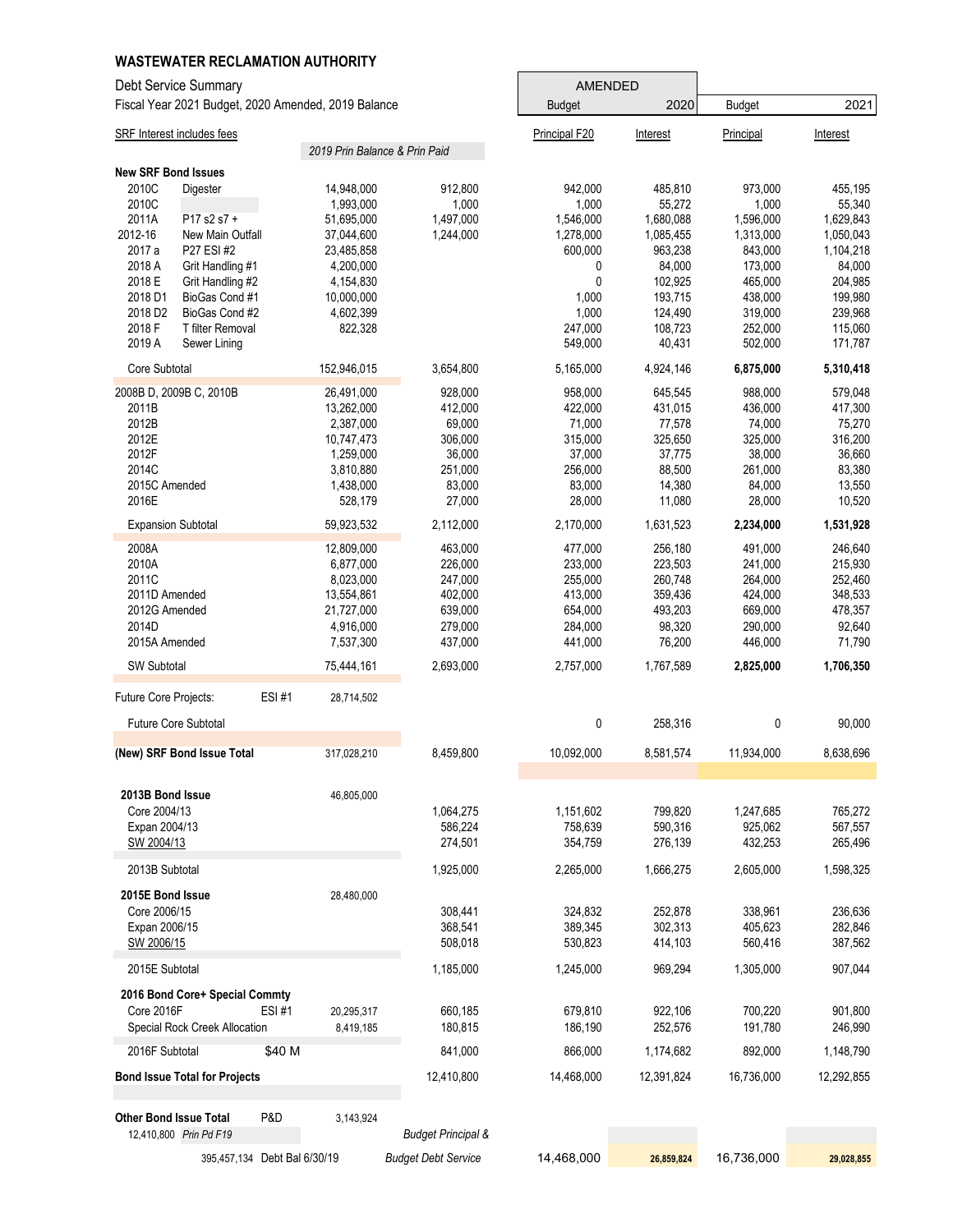Debt Service for New Money / SRF Borrowings 2011-2016 Fiscal Year 2021

|                                       |                        |                       |                          |                      |                        |              |                     | <b>Debt Servicing</b> |                        |
|---------------------------------------|------------------------|-----------------------|--------------------------|----------------------|------------------------|--------------|---------------------|-----------------------|------------------------|
|                                       | Altoona<br>(Expansion) | Ankeny<br>(Expansion) | Bondurant<br>(Expansion) | Clive<br>(Expansion) | Cummina<br>(Expansion) | Des Moines   | Greenfield<br>Plaza | Johnston              | Norwalk<br>(Expansion) |
| 2011-16 / New Core SRF                |                        |                       |                          |                      |                        |              |                     |                       |                        |
| Percentage                            | 4.054%                 | 10.201%               | 1.080%                   | 3.162%               | 0.052%                 | 50.013%      | 0.565%              | 2.659%                | 1.822%                 |
| Principal                             | 117,931                | 296,747               | 31,417                   | 91,983               | 1,513                  | 1,454,878    | 16.436              | 77,350                | 53,002                 |
| Interest                              | 108,643                | 273,375               | 28,943                   | 84,738               | 1,394                  | 1,340,291    | 15,141              | 71,258                | 48,828                 |
| Gross Principal and Interest Estimate | 226,573                | 570,122               | 60,360                   | 176,721              | 2,906                  | 2,795,169    | 31,577              | 148,608               | 101,829                |
| Net Debt Service                      | 226,573                | 570,122               | 60,360                   | 176,721              | 2,906                  | 2,795,169    | 31,577              | 148,608               | 101,829                |
| 2011-16 / New Expansion SRF           |                        |                       |                          |                      |                        |              |                     |                       |                        |
| Percentage                            | 9.679%                 | 24.354%               | 2.578%                   | 7.548%               | 0.124%                 | 0.000%       | 0.000%              | 0.000%                | 4.351%                 |
| Principal                             | 120,600                | 303,451               | 32,122                   | 94,048               | 1,545                  | 0            | 0                   | 0                     | 54,213                 |
| Interest                              | 92,229                 | 232,064               | 24,565                   | 71,923               | 1,182                  | 0            | 0                   | 0                     | 41,460                 |
| Gross Principal and Interest Estimate | 212,830                | 535,515               | 56,687                   | 165,971              | 2,727                  | 0            | 0                   | 0                     | 95,673                 |
| Net Debt Service                      | 212,830                | 535,515               | 56.687                   | 165,971              | 2.727                  | $\mathbf{0}$ | $\mathbf{0}$        | $\mathbf{0}$          | 95,673                 |
| 2011-16 / New SW Area SRF             |                        |                       |                          |                      |                        |              |                     |                       |                        |
| Percentage                            | 5.929%                 | 14.919%               | 1.579%                   | 4.624%               | 0.076%                 | 33.342%      | 0.377%              | 1.773%                | 2.665%                 |
| Principal                             | 124,094                | 312,255               | 33,048                   | 96,780               | 1,591                  | 697,848      | 7,891               | 37,109                | 55,778                 |
| Interest                              | 73,744                 | 185,560               | 19,639                   | 57,512               | 945                    | 414,701      | 4,689               | 22,052                | 33,147                 |
| Gross Principal and Interest Estimate | 197,838                | 497,814               | 52,688                   | 154,293              | 2,536                  | 1,112,549    | 12,580              | 59,161                | 88,925                 |
| Net Debt Service                      | 197,838                | 497,814               | 52,688                   | 154,293              | 2,536                  | 1,112,549    | 12,580              | 59,161                | 88,925                 |
| <b>Debt Service for SRF's</b>         | 637,241                | 1,603,452             | 169,735                  | 496,985              | 8,169                  | 3,907,718    | 44,157              | 207,770               | 286,428                |
| <b>Budget Adjustments (none)</b>      |                        |                       |                          |                      |                        |              |                     |                       |                        |
| Estimate for 2011 and future issues   | 637,241                | 1,603,452             | 169,735                  | 496,985              | 8,169                  | 3,907,718    | 44,157              | 207,770               | 286,428                |
| Reserve Interest Earnings             |                        |                       |                          |                      |                        |              |                     |                       |                        |
| Core                                  | 0                      | $\theta$              | $\theta$                 | $\mathbf{0}$         | $\mathbf{0}$           | 0            | 0                   | $\mathbf 0$           | $\Omega$               |
| Expansion                             | 0                      | $\mathbf{0}$          | 0                        | $\mathbf{0}$         | 0                      | 0            | 0                   | 0                     | 0                      |
| SW                                    | $\mathbf{0}$           | $\Omega$              | $\Omega$                 | $\mathbf{0}$         | 0                      | $\Omega$     | $\Omega$            | $\mathbf{0}$          | $\Omega$               |
| Net Debt Service or Surcharge         | 637,241                | 1,603,452             | 169,735                  | 496,985              | 8,169                  | 3,907,718    | 44,157              | 207,770               | 286,428                |

*Included on this allocations are: 2011A 2012C D 2013A 2014A 2015B 2016A(Core) 2011B 2012B E F 2014C 2015C(Expan) 2011C D 2012G 2014D 2015A(SW)*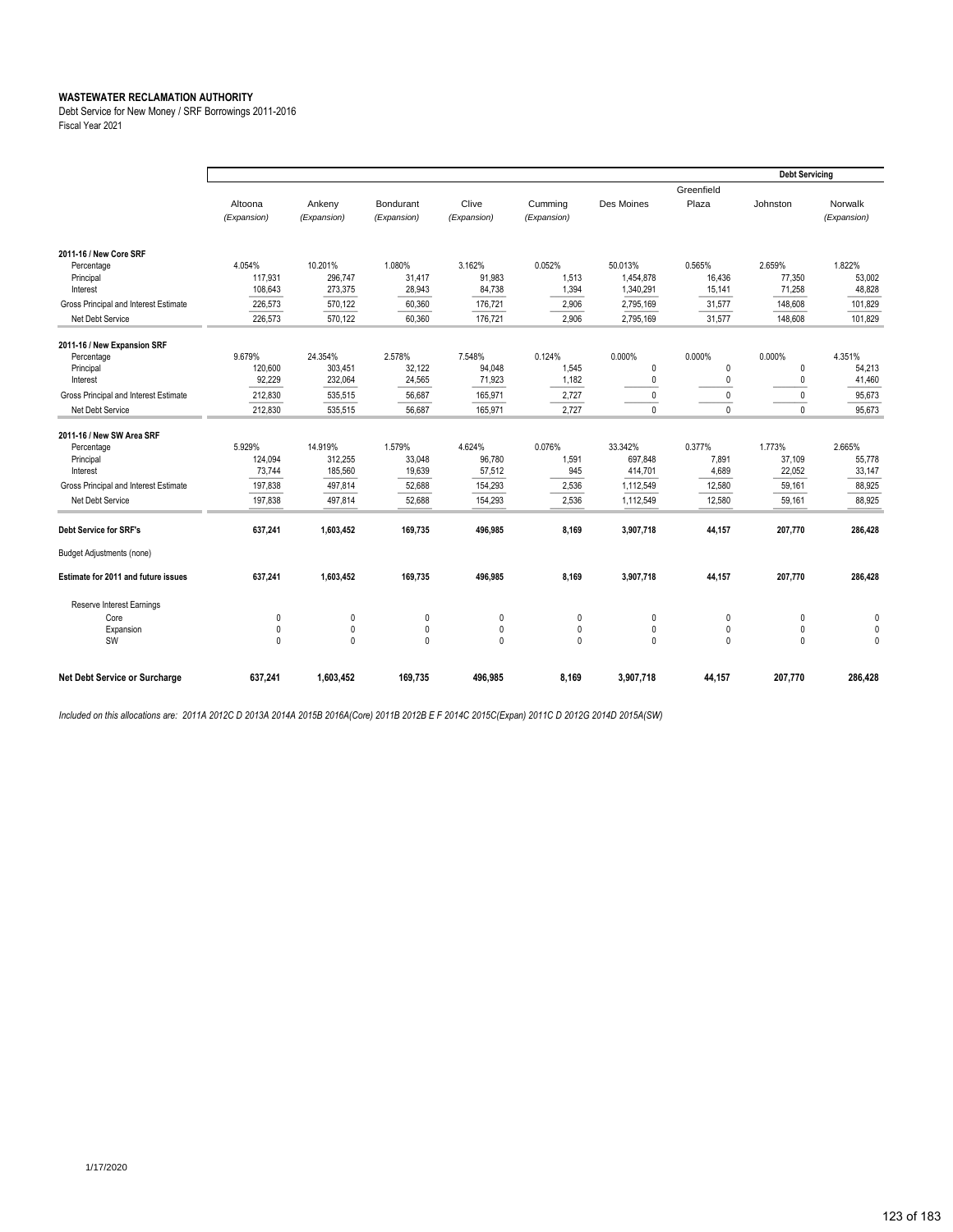|                                    |                     | West                      |                       |                     |                            | Polk                  | Polk                | Pleasant         |
|------------------------------------|---------------------|---------------------------|-----------------------|---------------------|----------------------------|-----------------------|---------------------|------------------|
| Debt Issue 2011-2016               | Total<br>\$         | Des Moines<br>(Expansion) | Waukee<br>(Expansion) | <b>UWHSD</b>        | <b>USSD</b><br>(Expansion) | County                | City<br>(Expansion) | Hill             |
|                                    |                     |                           |                       |                     |                            |                       |                     |                  |
| <b>Core Borrowings</b>             |                     |                           |                       |                     |                            |                       |                     |                  |
| Percentage                         | 100.0%<br>2.909.000 | 11.038%                   | 2.422%                | 1.771%              | 7.498%                     | 1.148%                | 0.556%              | 1.959%           |
| Principal<br>Interest & Servicing  | 2,679,885           | 321.095<br>295,806        | 70,456<br>64,907      | 51,518<br>47,461    | 218.117<br>200,938         | 33.395<br>30,765      | 16.174<br>14,900    | 56,987<br>52,499 |
| Gross Principal and Interest       | 5,588,885           | 616,901                   | 135,363               | 98,979              | 419,055                    | 64,160                | 31,074              | 109,486          |
| Net Debt Service                   | 5,588,885           | 616,901                   | 135,363               | 98,979              | 419,055                    | 64,160                | 31.074              | 109,486          |
|                                    |                     |                           |                       |                     |                            |                       |                     |                  |
| <b>Expansion Borrowings</b>        |                     |                           |                       |                     |                            |                       |                     |                  |
| Percentage<br>Principal            | 100.0%<br>1,246,000 | 26.354%<br>328.371        | 5.783%<br>72.056      | 0.000%<br>$\pmb{0}$ | 17.901%<br>223.046         | 0.000%<br>$\mathbf 0$ | 1.328%              | 0.000%<br>0      |
| Interest & Servicing               | 952,880             | 251,122                   | 55,105                | $\pmb{0}$           | 170,575                    | $\pmb{0}$             | 16,547<br>12,654    | 0                |
| Gross Principal and Interest       | 2,198,880           | 579,493                   | 127,161               | $\pmb{0}$           | 393,622                    | $\pmb{0}$             | 29,201              | $\pmb{0}$        |
| Net Debt Service                   | 2.198.880           | 579.493                   | 127.161               | $\mathbf{0}$        | 393.622                    | $\Omega$              | 29.201              | $\Omega$         |
|                                    |                     |                           |                       |                     |                            |                       |                     |                  |
| <b>SW Area Borrowings</b>          |                     |                           |                       |                     |                            |                       |                     |                  |
| Percentage                         | 100.0%              | 16.143%                   | 3.542%                | 1.181%              | 10.966%                    | 0.765%                | 0.813%              | 1.306%           |
| Principal                          | 2,093,000           | 337,873                   | 74,134                | 24,718              | 229,518                    | 16,011                | 17,016              | 27,335           |
| Interest & Servicing               | 1,243,780           | 200,783                   | 44,055                | 14,689              | 136,393                    | 9,515                 | 10.112              | 16.244           |
| Gross Principal and Interest       | 3,336,780           | 538,656                   | 118,189               | 39,407              | 365,911                    | 25,526                | 27,128              | 43,578           |
| Net Debt Service                   | 3,336,780           | 538,656                   | 118,189               | 39,407              | 365,911                    | 25,526                | 27,128              | 43,578           |
| <b>Estimated Debt Service</b>      | 11,124,545          | 1,735,050                 | 380,713               | 138,387             | 1,178,587                  | 89,687                | 87,403              | 153,065          |
| <b>Budget Adjustments (none)</b>   |                     |                           |                       |                     |                            |                       |                     |                  |
| <b>SRF Debt Service Collection</b> | 11,124,545          | 1.735.050                 | 380.713               | 138,387             | 1,178,587                  | 89.687                | 87,403              | 153.065          |
|                                    | 0                   | 0                         | $\pmb{0}$             | 0                   | 0                          | 0                     | 0                   | 0                |
|                                    | 0                   | 0                         | $\mathbf 0$           | 0                   | 0                          | 0                     | 0                   | 0                |
|                                    | 0                   | 0                         | $\mathbf 0$           | $\mathbf{0}$        | 0                          | 0                     | 0                   | $\mathbf{0}$     |
| 0 Ttl Interest                     |                     |                           |                       |                     |                            |                       |                     |                  |
| <b>Net Debt Service</b>            | 11,124,545          | 1,735,050                 | 380,713               | 138,387             | 1,178,587                  | 89,687                | 87,403              | 153,065          |

6,248,000 Principal 4,876,545 Interest on New SRF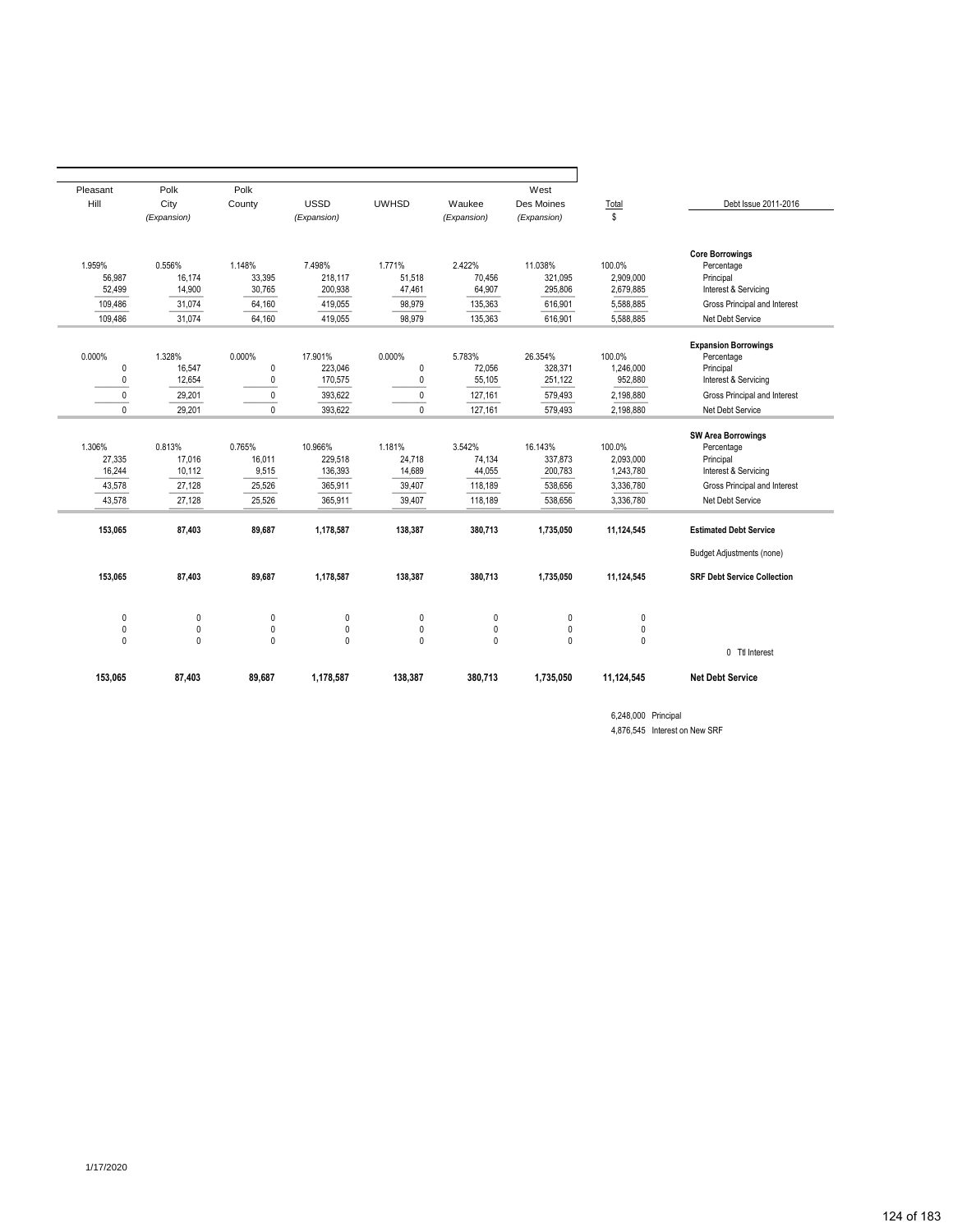Debt Service for New Money / SRF Borrowings prior to Polk City joining WRA Fiscal Year 2021

|                                       |                        |                        |                       |                          |                      |                        |            |                     | <b>Debt Servicing</b> |
|---------------------------------------|------------------------|------------------------|-----------------------|--------------------------|----------------------|------------------------|------------|---------------------|-----------------------|
|                                       | Polk City<br>Surcharge | Altoona<br>(Expansion) | Ankeny<br>(Expansion) | Bondurant<br>(Expansion) | Clive<br>(Expansion) | Cumming<br>(Expansion) | Des Moines | Greenfield<br>Plaza | Johnston              |
| 2008-2010 / New Core SRF              |                        |                        |                       |                          |                      |                        |            |                     |                       |
| Percentage                            | 0.556%                 | 4.054%                 | 10.201%               | 1.080%                   | 3.162%               | 0.052%                 | 50.013%    | 0.565%              | 2.659%                |
| Principal                             | 5,415                  | 39,486                 | 99,358                | 10,519                   | 30,798               | 506                    | 487,127    | 5,503               | 25,899                |
| Interest                              | 2,839                  | 20,697                 | 52,080                | 5,514                    | 16,143               | 265                    | 255,334    | 2,885               | 13,575                |
| Gross Principal and Interest Estimate | 8,254                  | 60.183                 | 151,437               | 16.033                   | 46,941               | 772                    | 742.460    | 8,388               | 39,474                |
| Net Debt Service                      | 8,254                  | 60,183                 | 151,437               | 16,033                   | 46,941               | 772                    | 742,460    | 8,388               | 39,474                |
| 2008-2010 / New Expansion SRF         |                        |                        |                       |                          |                      |                        |            |                     |                       |
| Percentage                            | 1.328%                 | 9.679%                 | 24.354%               | 2.578%                   | 7.548%               | 0.124%                 | 0.000%     | 0.000%              | 0.000%                |
| Principal                             | 13,121                 | 95,629                 | 240,618               | 25,471                   | 74,574               | 1,225                  | 0          | $\theta$            | $\Omega$              |
| Interest                              | 7,690                  | 56,046                 | 141,021               | 14,928                   | 43,707               | 718                    |            |                     | $\mathbf 0$           |
| Gross Principal and Interest Estimate | 20,810                 | 151.675                | 381,639               | 40.398                   | 118,281              | 1,943                  |            | $\theta$            | $\Omega$              |
| Net Debt Service                      | 20,810                 | 151,675                | 381,639               | 40,398                   | 118,281              | 1,943                  | 0          | $\Omega$            | $\mathbf{0}$          |
| 2008-2010 / New SW Area SRF           |                        |                        |                       |                          |                      |                        |            |                     |                       |
| Percentage                            | 0.813%                 | 5.929%                 | 14.919%               | 1.579%                   | 4.624%               | 0.076%                 | 33.342%    | 0.377%              | 1.773%                |
| Principal                             | 5,951                  | 43,400                 | 109,207               | 11,558                   | 33,848               | 556                    | 244,063    | 2,760               | 12,978                |
| Interest                              | 3,761                  | 27,426                 | 69,011                | 7,304                    | 21,389               | 352                    | 154,230    | 1,744               | 8,201                 |
| Gross Principal and Interest Estimate | 9,712                  | 70,826                 | 178,218               | 18,862                   | 55,237               | 908                    | 398,294    | 4,504               | 21,180                |
| Net Debt Service                      | 9,712                  | 70,826                 | 178,218               | 18,862                   | 55,237               | 908                    | 398,294    | 4,504               | 21,180                |
| <b>Debt Service for SRF's</b>         | 38.776                 | 282.684                | 711,294               | 75,294                   | 220,459              | 3.623                  | 1.140.754  | 12.891              | 60,654                |
| <b>Budget Adjustments (none)</b>      |                        |                        |                       |                          |                      |                        |            |                     |                       |
| Net Debt Service or Surcharge         | 38,776                 | 282,684                | 711,294               | 75,294                   | 220,459              | 3,623                  | 1,140,754  | 12,891              | 60,654                |

*Included on this allocations are: 2008A B D 2009 B C 2010 A B C*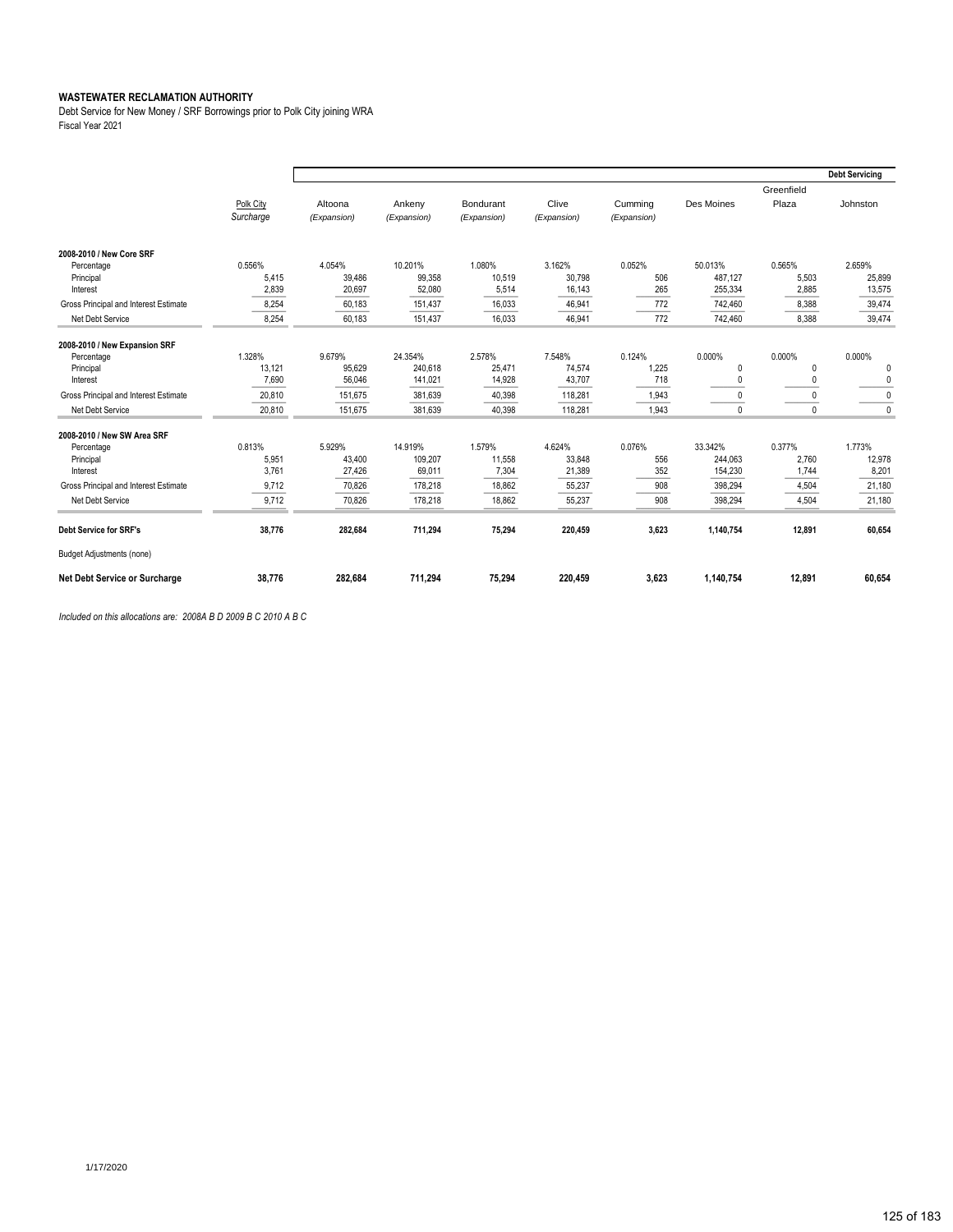|                  | Pleasant         | Polk             |                  |                  |                  | West               |                   |                                  |
|------------------|------------------|------------------|------------------|------------------|------------------|--------------------|-------------------|----------------------------------|
| Norwalk          | Hill             | County           | <b>USSD</b>      | <b>UWHSD</b>     | Waukee           | Des Moines         | Total             | Debt Issue 2008-2010             |
| (Expansion)      |                  |                  | (Expansion)      |                  | (Expansion)      | (Expansion)        | \$                |                                  |
|                  |                  |                  |                  |                  |                  |                    |                   |                                  |
|                  |                  |                  |                  |                  |                  |                    |                   |                                  |
|                  |                  |                  |                  |                  |                  |                    |                   | <b>Core Borrowings</b>           |
| 1.822%<br>17.746 | 1.959%<br>19,081 | 1.148%<br>11.182 | 7.498%<br>73,031 | 1.771%<br>17.250 | 2.422%<br>23,590 | 11.038%<br>107,510 | 100.0%<br>974.000 | Percentage<br>Principal          |
| 9,302            | 10,001           | 5,861            | 38,280           | 9,042            | 12,365           | 56,353             | 510,535           | Interest & Servicing             |
|                  |                  |                  |                  |                  |                  |                    |                   |                                  |
| 27,048           | 29,082           | 17,042           | 111,310          | 26,291           | 35,955           | 163,863            | 1,484,535         | Gross Principal and Interest     |
| 27,048           | 29,082           | 17,042           | 111,310          | 26,291           | 35,955           | 163,863            | 1,484,535         | Net Debt Service                 |
|                  |                  |                  |                  |                  |                  |                    |                   |                                  |
|                  |                  |                  |                  |                  |                  |                    |                   | <b>Expansion Borrowings</b>      |
| 4.351%           | 0.000%           | 0.000%           | 17.901%          | 0.000%           | 5.783%           | 26.354%            | 100.0%            | Percentage                       |
| 42,988           | $\theta$         | 0<br>$\Omega$    | 176,862          | 0                | 57,136           | 260,378            | 988,000           | Principal                        |
| 25.194           | $\theta$         |                  | 103.655          | 0                | 33,486           | 152,602            | 579,048           | Interest & Servicing             |
| 68,182           | $\mathbf{0}$     | 0                | 280,517          | $\Omega$         | 90,622           | 412.980            | 1,567,048         | Gross Principal and Interest     |
| 68.182           | $\mathbf{0}$     | $\Omega$         | 280.517          | $\mathbf{0}$     | 90.622           | 412.980            | 1.567.048         | Net Debt Service                 |
|                  |                  |                  |                  |                  |                  |                    |                   |                                  |
|                  |                  |                  |                  |                  |                  |                    |                   | <b>SW Area Borrowings</b>        |
| 2.665%           | 1.306%           | 0.765%           | 10.966%          | 1.181%           | 3.542%           | 16.143%            | 100.0%            | Percentage                       |
| 19.508           | 9,560            | 5.600            | 80,271           | 8,645            | 25.927           | 118.167            | 732.000           | Principal                        |
| 12,327           | 6,041            | 3,539            | 50,725           | 5,463            | 16,384           | 74,673             | 462,570           | Interest & Servicing             |
| 31,835           | 15,601           | 9,138            | 130,997          | 14,108           | 42,312           | 192,839            | 1,194,570         | Gross Principal and Interest     |
| 31,835           | 15,601           | 9,138            | 130,997          | 14,108           | 42,312           | 192,839            | 1,194,570         | Net Debt Service                 |
| 127,066          | 44.683           | 26.181           | 522,824          | 40,399           | 168.889          | 769.682            | 4,246,153         | <b>Estimated Debt Service</b>    |
|                  |                  |                  |                  |                  |                  |                    |                   |                                  |
|                  |                  |                  |                  |                  |                  |                    |                   | <b>Budget Adjustments (none)</b> |
| 127,066          | 44,683           | 26.181           | 522,824          | 40,399           | 168,889          | 769.682            | 4,246,153         | <b>Net Debt Service</b>          |

2,694,000 Principal

1,552,153 Interest on New SRF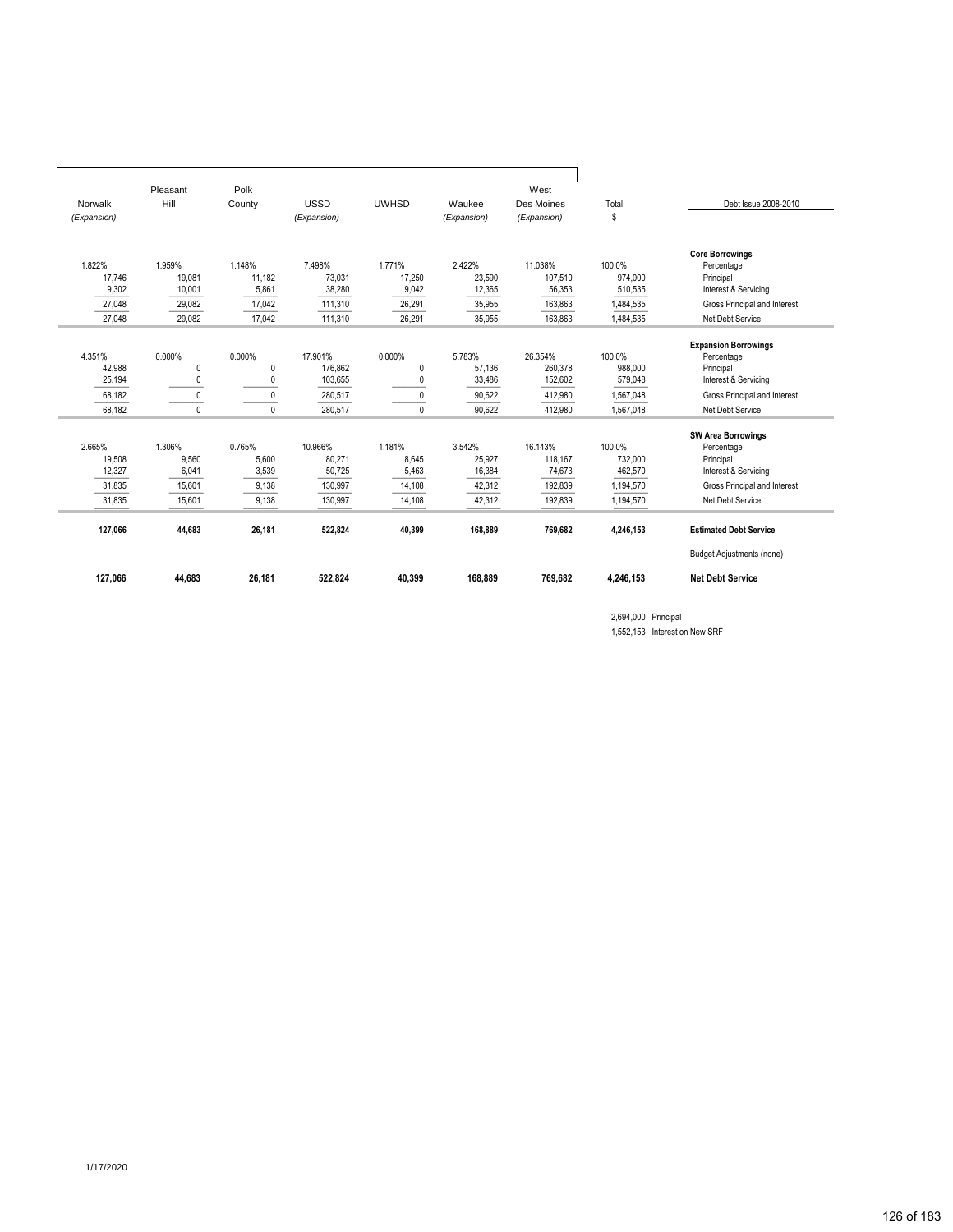Debt Service for 2015E / Refunding of 2006

Fiscal Year 2021

|                                       |                  |                    |                |                   |             |                      |                      | <b>Debt Servicing</b> |                |
|---------------------------------------|------------------|--------------------|----------------|-------------------|-------------|----------------------|----------------------|-----------------------|----------------|
|                                       |                  |                    |                |                   |             |                      | Greenfield           |                       |                |
|                                       | Altoona          | Ankeny             | Bondurant      | Clive             | Cumming     | Des Moines           | Plaza                | Johnston              | Norwalk        |
|                                       | (Expansion)      | (Expansion)        | (Expansion)    | (Expansion)       | (Expansion) |                      |                      |                       | (Expansion)    |
|                                       |                  |                    |                |                   |             |                      |                      |                       |                |
| 2015e / Core Refunding                | 4.054%           | 10.201%            | 1.080%         | 3.162%            | 0.052%      | 50.013%              | 0.565%               | 2.659%                | 1.822%         |
| Percentage<br>Principal               | 13,741           | 34,577             | 3,661          | 10,718            | 176         | 169,525              | 1,915                | 9,013                 | 6,176          |
| Interest                              | 9,593            | 24,139             | 2,556          | 7,482             | 123         | 118,349              | 1,337                | 6,292                 | 4,312          |
| Gross Principal and Interest Estimate | 23,335           | 58,717             | 6,216          | 18,200            | 299         | 287.873              | 3,252                | 15,305                | 10,487         |
| Reserve Interest Income               | (519)            | (1,306)            | (138)          | (405)             | (7)         | (6, 402)             | (72)                 | (340)                 | (233)          |
| Net Debt Service                      | 22,816           | 57.411             | 6.078          | 17,796            | 293         | 281,472              | 3,180                | 14,965                | 10,254         |
| 2015e / Expansion Refunding           |                  |                    |                |                   |             |                      |                      |                       |                |
| Percentage                            | 9.679%           | 24.354%            | 2.578%         | 7.548%            | 0.124%      | 0.000%               | 0.000%               | 0.000%                | 4.351%         |
| Principal                             | 39,260           | 98.785             | 10,457         | 30,616            | 503         | 0                    | $\mathbf 0$          | $\mathbf 0$           | 17,649         |
| Interest                              | 27,377           | 68,884             | 7,292          | 21,349            | 351         | 0                    | 0                    | $\mathbf{0}$          | 12,307         |
| Gross Principal and Interest Estimate | 66,637           | 167,670            | 17,749         | 51,966            | 854         | 0                    | $\mathbf{0}$         | $\mathbf{0}$          | 29,955         |
| Reserve Interest Income               | (1,482)          | (3,729)            | (395)          | (1, 156)          | (19)        | 0                    | 0                    | $\theta$              | (666)          |
| Net Debt Service                      | 65,155           | 163.941            | 17,354         | 50,810            | 835         | 0                    | $\mathbf{0}$         | $\mathbf{0}$          | 29,289         |
| 2015e / SW Area Refunding             |                  |                    |                |                   |             |                      |                      |                       |                |
| Percentage                            | 5.929%           | 14.919%            | 1.579%         | 4.624%            | 0.076%      | 33.342%              | 0.377%               | 1.773%                | 2.665%         |
| Principal                             | 33,227           | 83.608             | 8.849          | 25,914            | 426         | 186,854              | 2.113                | 9,936                 | 14,935         |
| Interest                              | 22,979           | 57,820             | 6,120          | 17,921            | 295         | 129,221              | 1,461                | 6,871                 | 10,329         |
| Gross Principal and Interest Estimate | 56.206           | 141,429            | 14,969         | 43,835            | 720         | 316.075              | 3.574                | 16,808                | 25,264         |
| Reserve Interest Income               | (1, 244)         | (3, 130)           | (331)          | (970)             | (16)        | (6,995)              | (79)                 | (372)                 | (559)          |
| Net Debt Service                      | 54,962           | 138,299            | 14,637         | 42,864            | 705         | 309,080              | 3,495                | 16,436                | 24,704         |
| <b>Subtotal of Net Debt Service</b>   | 142,933          | 359.651            | 38.070         | 111,470           | 1.832       | 590,551              | 6.675                | 31.400                | 64.248         |
| DS for 2015E issue (gross)            | 146.177          | 367.815            | 38.934         | 114.001           | 1.873       | 603.948              | 6.826                | 32.113                | 65,706         |
|                                       |                  |                    |                |                   |             |                      |                      |                       |                |
| Reserve Interest Earnings             |                  |                    |                |                   |             |                      |                      |                       |                |
| Core                                  | (519)<br>(1,482) | (1,306)<br>(3,729) | (138)<br>(395) | (405)<br>(1, 156) | (7)<br>(19) | (6, 402)<br>$\Omega$ | (72)<br>$\mathbf{0}$ | (340)<br>$\Omega$     | (233)<br>(666) |
| Expansion<br>SW                       | (1,244)          | (3, 130)           | (331)          | (970)             | (16)        | (6,995)              | (79)                 | (372)                 | (559)          |
|                                       |                  |                    |                |                   |             |                      |                      |                       |                |
| <b>Net Debt Service Collection</b>    | 142,933          | 359,651            | 38,070         | 111,470           | 1,832       | 590,551              | 6,675                | 31,400                | 64,248         |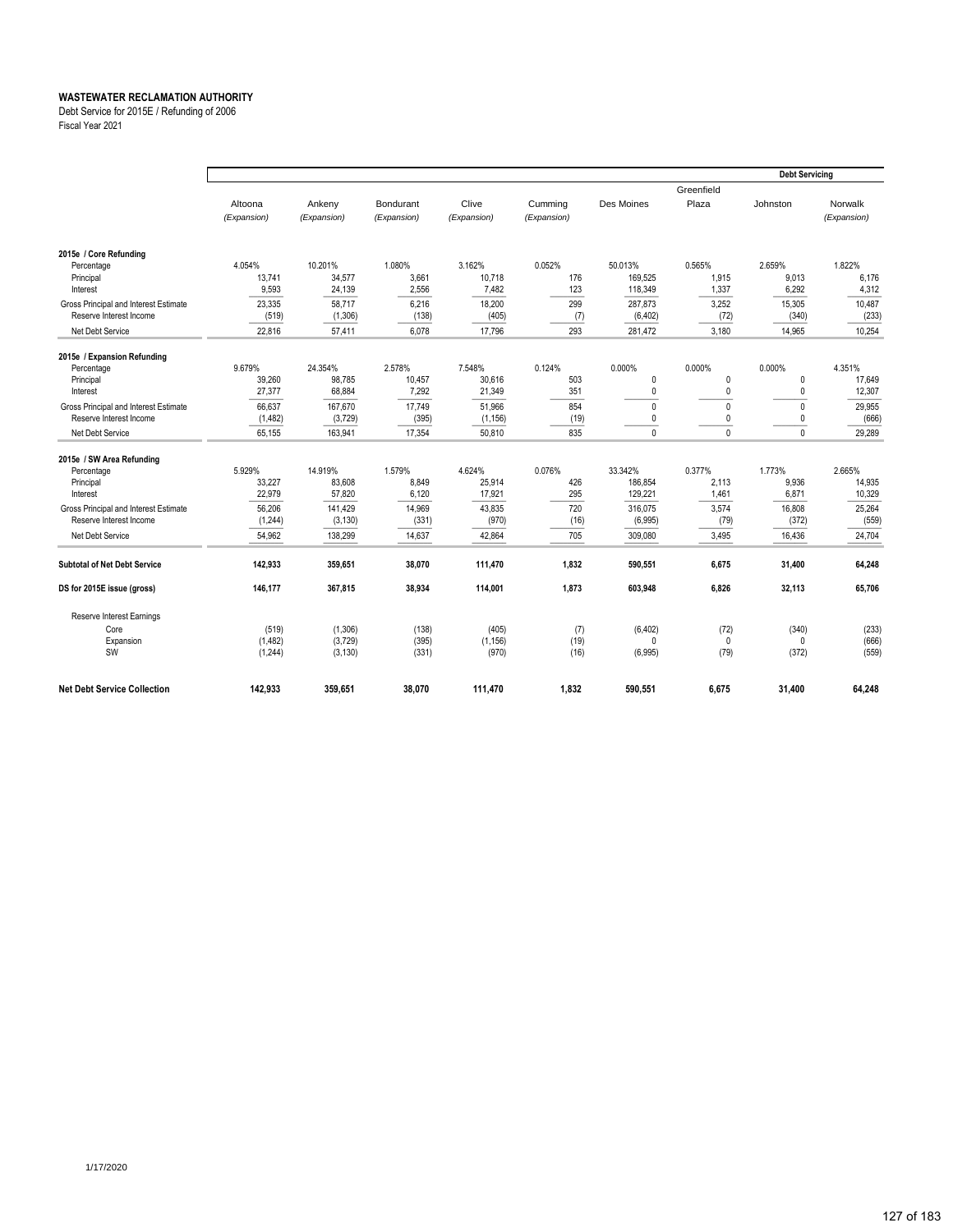| Pleasant          | Polk          | Polk         |                  |              |                | West                |                       |                                      |
|-------------------|---------------|--------------|------------------|--------------|----------------|---------------------|-----------------------|--------------------------------------|
| Hill              | City          | County       | <b>USSD</b>      | <b>UWHSD</b> | Waukee         | Des Moines          | Total                 | Debt Issue 2015E                     |
|                   | (Expansion)   |              | (Expansion)      |              | (Expansion)    | (Expansion)         | \$                    |                                      |
| 1.959%            | 0.556%        | 1.148%       | 7.498%           | 1.771%       | 2.422%         | 11.038%             | 100.0%                | <b>Core Borrowings</b><br>Percentage |
| 6.640             | 1,885         | 3,891        | 25,415           | 6.003        | 8.210          | 37.415              | 338,961               | Principal                            |
| 4,636             | 1,316         | 2,717        | 17,743           | 4,191        | 5,731          | 26,120              | 236,636               | Interest & Servicing                 |
| 11,276            | 3,200         | 6,608        | 43,158           | 10,194       | 13,941         | 63,534              | 575,597               | Gross Principal and Interest         |
| (251)             | (71)          | (147)        | (960)            | (227)        | (310)          | (1, 413)            | (12,800)              | Reserve Interest Income              |
| 11,025            | 3,129         | 6,461        | 42,199           | 9,967        | 13,631         | 62,122              | 562,797               | Net Debt Service                     |
|                   |               |              |                  |              |                |                     |                       | <b>Expansion Borrowings</b>          |
| 0.000%            | 1.328%        | 0.000%       | 17.901%          | 0.000%       | 5.783%         | 26.354%             | 100.0%                | Percentage                           |
| 0                 | 5.387         | $\mathbf 0$  | 72.611           | $\mathbf 0$  | 23.457         | 106.898             | 405.623               | Principal                            |
| 0                 | 3,756         | 0            | 50,632           | 0            | 16,357         | 74,541              | 282,846               | Interest & Servicing                 |
| $\mathbf{0}$      | 9,143         | $\mathbf{0}$ | 123,243          | $\mathbf{0}$ | 39,814         | 181,439             | 688,469               | Gross Principal and Interest         |
| 0                 | (203)         | 0            | (2,741)          | 0            | (885)          | (4,035)             | (15, 310)             | Reserve Interest Income              |
| $\mathbf{0}$      | 8,940         | $\mathbf{0}$ | 120,502          | $\mathbf{0}$ | 38,929         | 177,404             | 673,159               | Net Debt Service                     |
|                   |               |              |                  |              |                |                     |                       | <b>SW Area Borrowings</b>            |
| 1.306%            | 0.813%        | 0.765%       | 10.966%          | 1.181%       | 3.542%         | 16.143%             | 100.0%                | Percentage                           |
| 7,319             | 4,556         | 4,287        | 61,455           | 6,619        | 19,850         | 90,468              | 560,416               | Principal                            |
| 5,062             | 3,151         | 2,965        | 42,500           | 4,577        | 13,727         | 62,564              | 387,562               | Interest & Servicing                 |
| 12,381            | 7,707         | 7,252        | 103,955          | 11,196       | 33,577         | 153,032             | 947,978               | Gross Principal and Interest         |
| (274)             | (171)         | (160)        | (2,301)          | (248)        | (743)          | (3, 387)            | (20, 980)             | Reserve Interest Income              |
| 12,107            | 7,536         | 7,092        | 101,655          | 10,948       | 32,834         | 149,645             | 926,998               | Net Debt Service                     |
| 23,132            | 19,605        | 13,552       | 264,355          | 20,915       | 85,394         | 389,171             | 2,162,954             | <b>Subtotal Net Debt Service</b>     |
| 23,657            | 20,050        | 13,860       | 270,356          | 21,389       | 87,333         | 398,006             | 2,212,044             | 2015E Debt Service Allocation        |
|                   |               |              |                  |              |                |                     |                       |                                      |
| (251)<br>$\Omega$ | (71)<br>(203) | (147)<br>0   | (960)<br>(2,741) | (227)<br>0   | (310)<br>(885) | (1, 413)<br>(4,035) | (12,800)<br>(15, 310) |                                      |
| (274)             | (171)         | (160)        | (2,301)          | (248)        | (743)          | (3, 387)            | (20, 980)             | 49090 2020 budget                    |
|                   |               |              |                  |              |                |                     |                       | 49090<br>49.090                      |
| 23,132            | 19,605        | 13,552       | 264,355          | 20,915       | 85,394         | 389,171             | 2,162,954             | <b>Net Debt Service</b>              |
|                   |               |              |                  |              |                |                     |                       |                                      |

1,305,000 Principal 907,044 Interest on 2015E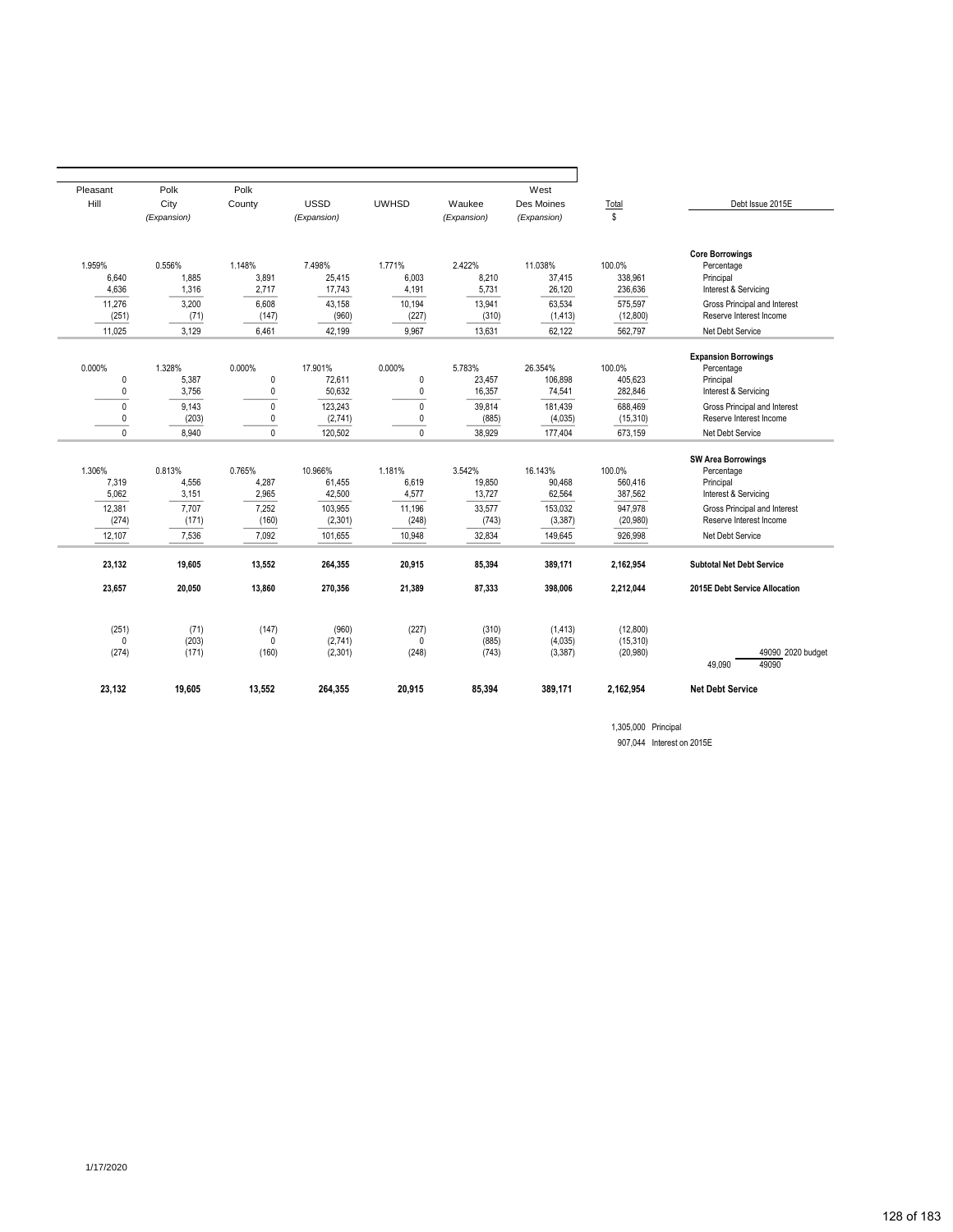Debt Service for 2013B / Refunding of 2004B

Fiscal Year 2021

|                                       |                        |                       |                          |                      |                        |                    |                | <b>Debt Servicing</b> |                        |
|---------------------------------------|------------------------|-----------------------|--------------------------|----------------------|------------------------|--------------------|----------------|-----------------------|------------------------|
|                                       |                        |                       |                          |                      |                        |                    | Greenfield     |                       |                        |
|                                       | Altoona<br>(Expansion) | Ankeny<br>(Expansion) | Bondurant<br>(Expansion) | Clive<br>(Expansion) | Cumming<br>(Expansion) | Des Moines         | Plaza          | Johnston              | Norwalk<br>(Expansion) |
| 2013b / Core Refunding                |                        |                       |                          |                      |                        |                    |                |                       |                        |
| Percentage                            | 4.054%                 | 10.201%               | 1.080%                   | 3.162%               | 0.052%                 | 50.013%            | 0.565%         | 2.659%                | 1.822%                 |
| Principal<br>Interest                 | 50,581<br>31,024       | 127,276<br>78,065     | 13,475<br>8.265          | 39,452<br>24,198     | 649<br>398             | 624,005<br>382.735 | 7.049<br>4.324 | 33.176<br>20,349      | 22,733<br>13,943       |
| Gross Principal and Interest Estimate | 81.605                 | 205.342               | 21,740                   | 63,650               | 1,047                  | 1.006.740          | 11,373         | 53,525                | 36,676                 |
| Reserve Interest Income               | (2,013)                | (5,065)               | (536)                    | (1,570)              | (26)                   | (24, 831)          | (281)          | (1, 320)              | (905)                  |
| Net Debt Service                      | 79,592                 | 200.277               | 21,204                   | 62,080               | 1,021                  | 981.909            | 11,093         | 52,204                | 35,771                 |
| 2013b / Expansion Refunding           |                        |                       |                          |                      |                        |                    |                |                       |                        |
| Percentage                            | 9.679%                 | 24.354%               | 2.578%                   | 7.548%               | 0.124%                 | 0.000%             | 0.000%         | 0.000%                | 4.351%                 |
| Principal                             | 89,537                 | 225,290               | 23,848                   | 69,824               | 1,147                  | 0                  | $\pmb{0}$      | 0                     | 40,249                 |
| Interest                              | 54,934                 | 138,223               | 14,632                   | 42,839               | 704                    | 0                  | 0              | 0                     | 24,694                 |
| Gross Principal and Interest Estimate | 144,471                | 363.512               | 38.480                   | 112,663              | 1.851                  | $\mathbf{0}$       | 0              | $\Omega$              | 64,944                 |
| Reserve Interest Income               | (3, 373)               | (8, 487)              | (898)                    | (2,630)              | (43)                   | 0                  | 0              | 0                     | (1, 516)               |
| Net Debt Service                      | 141.097                | 355.025               | 37.581                   | 110.032              | 1.808                  | 0                  | $\Omega$       | $\mathbf{0}$          | 63.428                 |
| 2013b / SW Area Refunding             |                        |                       |                          |                      |                        |                    |                |                       |                        |
| Percentage                            | 5.929%                 | 14.919%               | 1.579%                   | 4.624%               | 0.076%                 | 33.342%            | 0.377%         | 1.773%                | 2.665%                 |
| Principal                             | 25,628                 | 64.488                | 6,825                    | 19,987               | 329                    | 144,122            | 1.630          | 7.664                 | 11,520                 |
| Interest                              | 15,741                 | 39,609                | 4,192                    | 12,277               | 202                    | 88,522             | 1,001          | 4,707                 | 7,075                  |
| Gross Principal and Interest Estimate | 41,370                 | 104,097               | 11,017                   | 32,264               | 530                    | 232,643            | 2.631          | 12,371                | 18,595                 |
| Reserve Interest Income               | (966)                  | (2, 432)              | (257)                    | (754)                | (12)                   | (5, 435)           | (61)           | (289)                 | (434)                  |
| Net Debt Service                      | 40,403                 | 101,665               | 10,760                   | 31,510               | 518                    | 227,209            | 2.569          | 12,082                | 18,161                 |
| <b>Subtotal of Net Debt Service</b>   | 261,093                | 656,967               | 69,545                   | 203,622              | 3,346                  | 1,209,117          | 13,662         | 64,286                | 117,360                |
| DS for 2013B issue (gross)            | 267,445                | 672,951               | 71,237                   | 208,576              | 3.428                  | 1,239,384          | 14.004         | 65,896                | 120,215                |
| Reserve Interest Earnings             |                        |                       |                          |                      |                        |                    |                |                       |                        |
| Core                                  | (2,013)                | (5,065)               | (536)                    | (1,570)              | (26)                   | (24, 831)          | (281)          | (1,320)               | (905)                  |
| Expansion                             | (3,373)                | (8, 487)              | (898)                    | (2,630)              | (43)                   | 0                  | $\mathbf{0}$   | $\Omega$              | (1, 516)               |
| SW                                    | (966)                  | (2, 432)              | (257)                    | (754)                | (12)                   | (5, 435)           | (61)           | (289)                 | (434)                  |
| <b>Net Debt Service Collection</b>    | 261,093                | 656,967               | 69,545                   | 203,622              | 3,346                  | 1,209,117          | 13,662         | 64,286                | 117,360                |